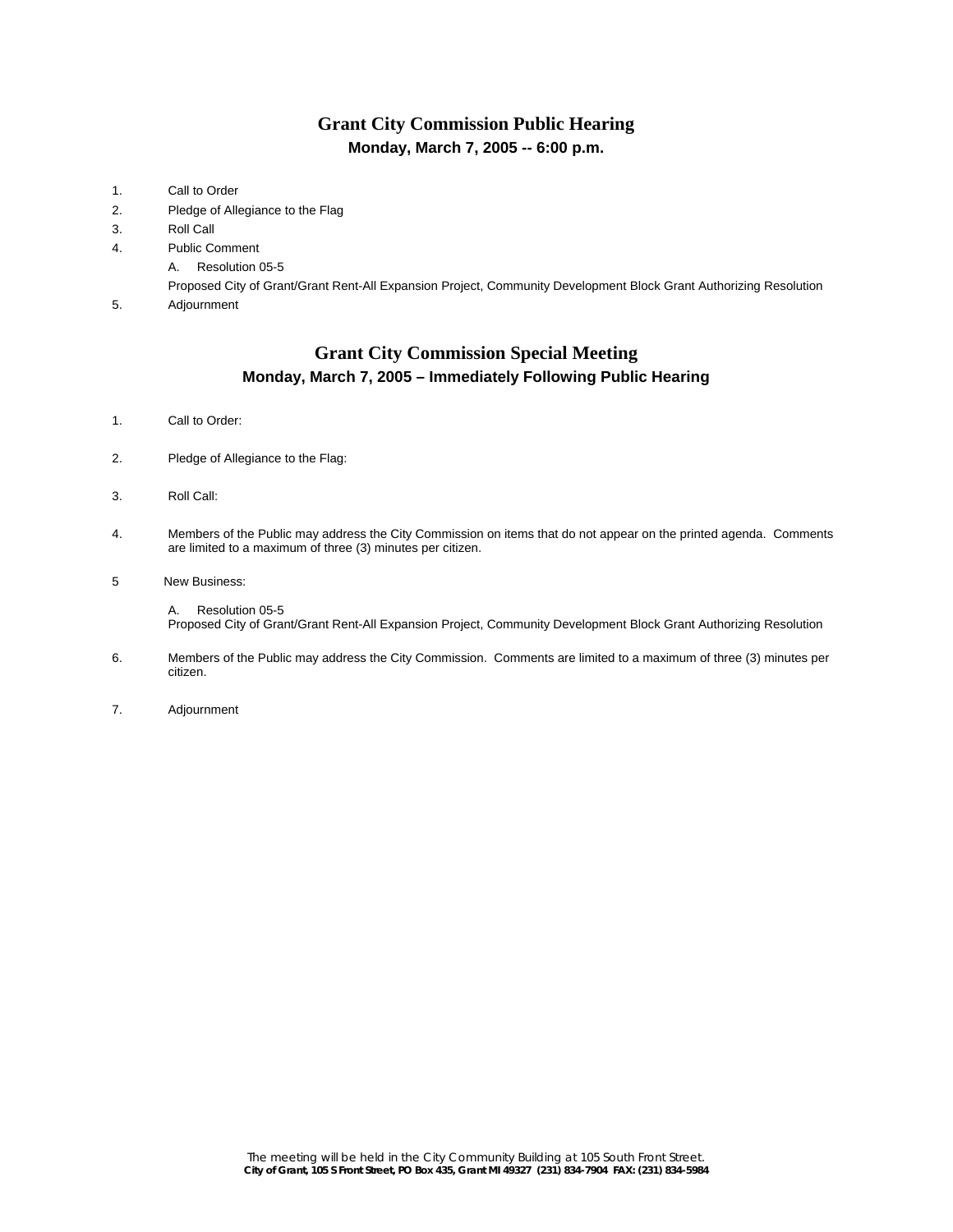# **CITY OF GRANT, CITY COMMISSION PUBLIC HEARING MINUTES MARCH 7, 2005**

The public hearing of the Grant City Commission was held on Monday, March 7, 2005, at the Grant Community Center.

- 1. *Call to Order:* The public hearing was called to order at 6:02 p.m. by Mayor Terry Fett.
- 2. *Pledge of Allegiance to the Flag:*

#### 3. *Roll Call:*

PRESENT:

Commissioner Anne Pickard, Commissioner Julie Hallman, Commissioner Mike Gesler, Mayor Pro-tem Harry Robinson, Mayor Terry Fett, and Commissioner Dan Powell.

#### OTHERS PRESENT:

City Manager Tobi Lake

EXCUSED:

Commissioner Terri Yeomans.

- 4. *Public Comments:*  None.
- 5. *Adjournment:*

The Commission adjourned the public hearing at 6:04 p.m. **Motion:** Motion made by Powell, second by Robinson to adjourn the Public Hearing. Motion passes unanimously

\_\_\_\_\_\_\_\_\_\_\_\_\_\_\_\_\_\_\_\_\_\_\_\_\_\_\_\_\_\_\_\_\_\_\_ \_\_\_\_\_\_\_\_\_\_\_\_\_\_\_\_\_\_\_\_\_\_\_\_\_\_\_\_\_\_\_\_\_\_\_

Mayor Terry Fett Tobi Lake, City Clerk/City Manager